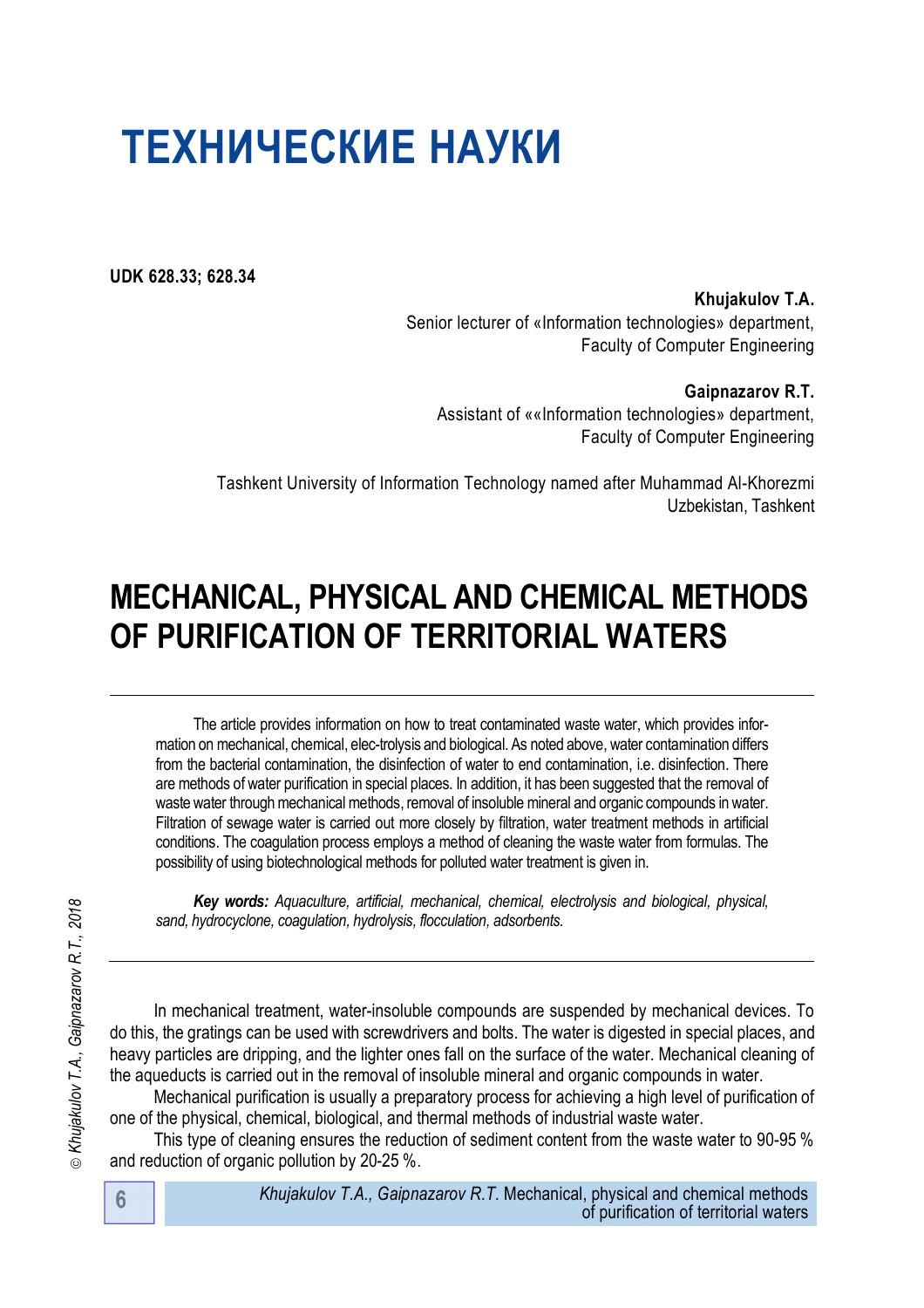#### **The main part**

Modern water purification facilities are mechanically cleaned with various sized grids, such as slippage, sandblasting, purification and filtering. The dimensions and types of such structures are largely dependent on the quantity, composition and properties of wastewater, as well as on post-treatment processes.

Water filtration can be further enhanced by filtration of various types of water, such as quartz sand, granite gravel, granular gravel, etc., by using a semi-drum filters or microfiltrers, with large volumes of gassy filters and penopoliuretan or penoplast sailing filters. The advantage of these processes is that they can be cleaned without the use of chemicals.

The selection of the cleansing water from the particles is carried out taking into account the kinetics of the process. The dimensions of the particles in the industrial waste water can be very wide (particle diameter varies from 5-10 to 5-10 to 4 mm). The final stroke rate for particles up to 10μm is less than 10- 2 cm / s. If particles are large enough (diameter is 30-50 mc and greater), they are mildly dispersed by means of blasting (voluntary drowning - gravitational forces) or slipping, for example, by microfilters according to the Stox Law. It should be noted that if the concentration of the compounds in the water is greater than the concentration and the concentration of the compounds is less than the next treatment method. Colloidal particles with a diameter of 0.1-1.0 μm can be separated by filtration, but if the concentration of the particles is about 50 mg / l because of the limitations of the filtering layer, then it is considered to be an orthogonic coagulation, [1; 2; 5].

It is crucial to mechanically increase the technological effectiveness of the facility in the creation of a closed water management system of industrial enterprises. These requirements are meticulous, with a wide variety of new construction designs, filters, artificial filters, hydrocyclones (bottled, non-bottled and multi-purpose). Implementation of such facilities will allow the cost reduction to be made 3-5 times and the cost of operating 20-40 %. The scheme of asphyxiation of industrial wastewater treatment method includes: a grid for keeping large dirt mixtures from organic and mineral compounds, a sandwich for heavy mineral compounds (mainly sands), a sandwich, a water vaporizer and a mixture of laundry mixtures, detergents for removal of insoluble compounds, filters for removal of detergents and equipment for treatment of filthy impurities r. Cleaning these devices can be done with 2 different options:

- crush and remove large contaminated compounds and discharge them into sewerage network;

- disposal of emissions for waste disposal in special containers (containers). In most cases, option 1 is applied.

Physical and chemical treatment of white water includes coagula-tion, flocculation, adsorption, ion exchange, extraction, rectification, weaning, distillation, irradiation and ultrafiltration, crystallization, desorption and others. These methods are used for the removal of waste water from the dispersed particles (solid and liquid) gases, minerals and organic matter. The use of physico-chemical methods has several advantages over biochemical purification:

1. Possibility of cleaning of toxic biochemical undirected organic pollutants in water;

2. Diversity and high degree of purification;

3. Small size of devices;

4. Availability of full automation;

5. Deep examination and modeling, mathematical interpretation and optimization of kinetics of some processes;

6. Succession of various substances [1; 5; 6].

The choice of a method depends on the sanitary and technological requirements, depending on the subsequent application, and the amount of waste water, the concentration of the pollutants, the material and energy resources, and the cost afforded by the process.

Coagulation is a combination of dispersed particles as a result of the joint repression and aggregation of proteins. This method of purification of aqueducts is used for the removal of small disper-sants from pollutants and solvents. The method gives the effect of colloid dispersions of 1 to 100 microns in water. The coagulation process can be carried out either by itself or by chemical and phys-ical processes.

**7 ISSN 2587-9022. АКТУАЛЬНАЯ НАУКА. 2018. № 10 (15)**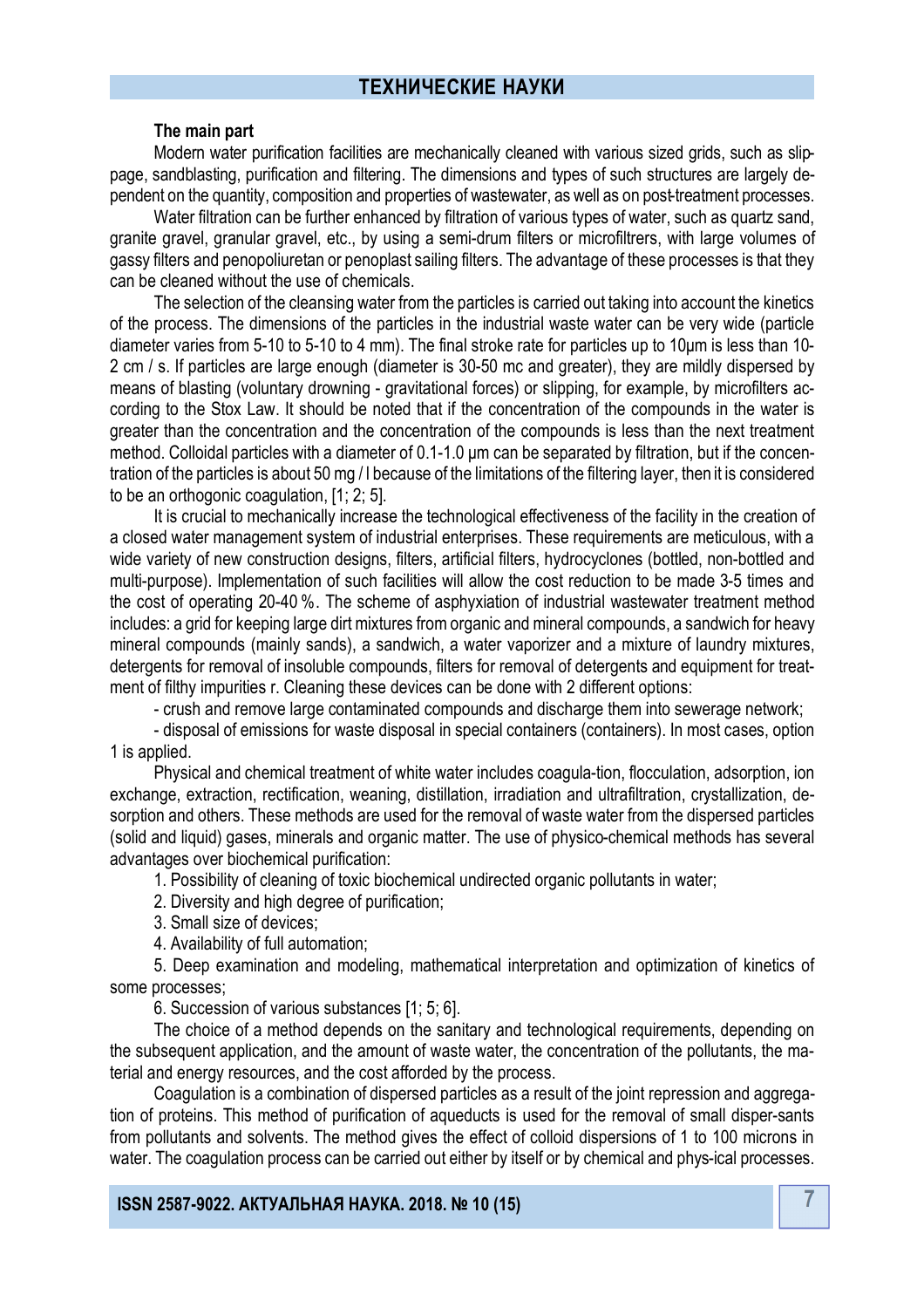Certain substances in the purification of aqueduct can be added with coagulants. The coagulants are exposed to the rapidly rising metal hydroxides under the influence of water in the water. Toxicants have the ability to aggregate and consolidate colloidal particles. Colloidal particles (-) are negatively correlated with coagulant lungs (+) because of their positive charge, resulting in mutual interactions. For colloidal particles, it is typical that the secondary electric floor is hot. Part of the secondary layer is located on the surface of the phases, the other part is the ion cloud, the second layer is not moving, the other part is diffusive. The differ-ence in the potential of the residual and moving parts of the film depends on the potential thermodynamic potential E, the thickness of the secondary layer. Its indication indicates the magnitude of the electrostatic charge of the particle's propagation. Colloidal particles need to be reduced to their critical potential value by adding positive ions to their potential potential for coagulation. The efficiency of the coagulation process depends on the coagulation ion valency. The greater the stamina, the higher the coagulant's reputation [4; 5; 8].

In order for the coagulation process to begin, the particles must approach each other so that they can feel the chemical bond and gravitational force. The closeness of the particles is achieved either by the bridge action or as a result of the laminar and turbulent flow of the water stream.

Hydrolysis of coagulants and lunar eclipses occur in the following stages:

 $Me2+ + HOH = Me(OH)2+ + H+$  $Me (OH)2+ + HOH = Me(OH)2+ + H+$  $Me (OH)2 + HOH = Me(OH)3 + H+$  $Me2+ + HOH = Me(OH) + 3H+$ 

he flow of the hydraulic process is much more complicated.

As a result of Me + ion hydroxide ion and polymerisation reactions, stable interstitials are formed. The resulting compound has a positive charge and is slightly adsorbed by minuscule colloidal particles. In coagulant cats, most Al, Fe salts or mixtures thereof are used. Coagulant selection depends on its composition, physical and chemical properties and value, concentration of particles in water, pH and salt content of water. Kaogulant Claims Al2 (SO4) 3 ∙ 18H2O; sodium allyuminate NaAlO3; aluminum hydroxoxide A1 (OHN) 2Cl; aluminum tetracosulphate; Potassium KAl2 (SO4) 12 H2O and ammonium NH2Al (SO4) 2 12H2O are used.

The most commonly used coagulants are Al2 (SO4) 3. Its effi-ciency is maximal at pH = 5-7.5. It is well soluble in water and the price is not too expensive. It can be used dry or in a 50% solution:

Аl2(SО4)3 + 3Cа(HSО3)2 2 Аl(ОH)3↓ + 3 3CаSО4 + 6SО2

Sodium aluminum NaAlO2 is used in dry and 45% solution. It is an alkaline reagent that rapidly precipitates at pH = 9.3-9.8. In order to neutralize excess quantities, smoke gases containing acid or SO2 are used:

2NaAlO2 + SО2 + 3 H2О Аl(ОH)2 + Na2CO3

In most cases, the NaAIO2 + AI2 (SO4) 3 mixture is used (10: 1) to (20: 1).

6NaAlO2 + Al2 (SO4) 3+ 12 H2O 8Al (OH) 2 + 3Na2SO4

The combined use of these salts increases the clarity efficiency, the squeezing speed and density of the ejaculate.

Iron salts of iron sulphates in the coagulant type Fe2 (SO4) 3 ∙ 2H2O; Fe2 (SO4) 3 ∙ 3H2O and FeSO4 ∙ 7H2O and iron chloride FeCl3 are used. The use of three-valent iron salts makes good use of water. Iron chloride is used as a dry or 10-15% solution.

FeCl3 + 3 H2О Fe(OH)3 + 3HCl Fe2(SO4)3 + 6H2O Fe(OH)3 + 3H2SO4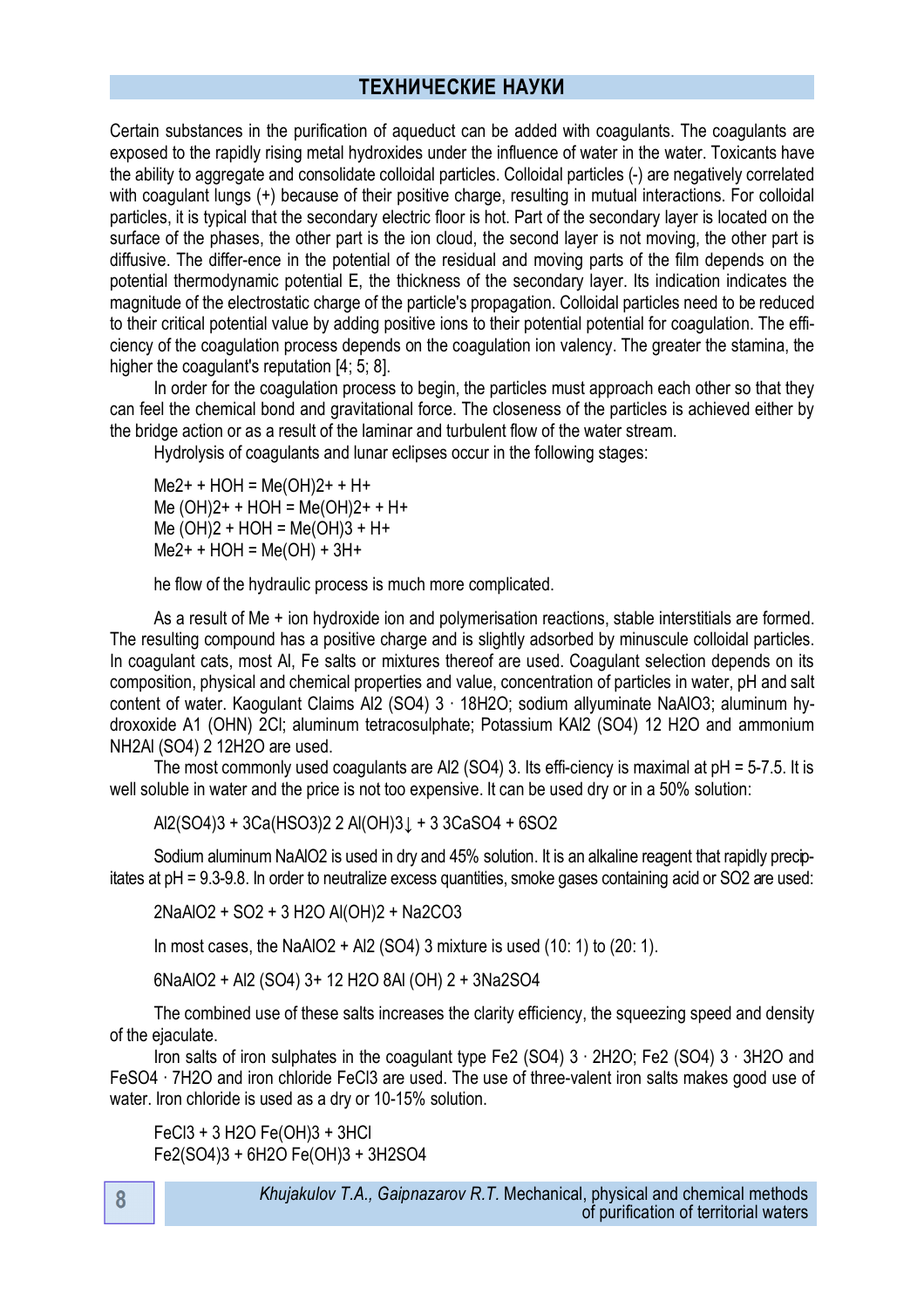Advantages: Iron salts give a good response when the water tem-perature is low, the optimal parameters of the pH environment are broader than that of aluminum, have a high hydraulic strength and density, and have the capacity to break away the taste and taste.

Disadvantages: Prevents strong catalyst compounds in dissolved iron cations with some organic compounds; strong acidic properties causing corrosion of equipment; the rate of coagulation depends on the electrolyte concentration. The ratio of the number of particle collisions to the total number of collisions ending with the small concentrations of electrolyte is close to zero (ps = 0). Such coagulation is called coagulation slowly. When ps = 1, the fast coagulation is determined, that is, the collision of the particles ends together as aggregate [4; 5; 6].

The flocculation process involves high molecular weight composi-tions, such as flocculants, aggregate particles. In contrast to the coagulant process, the enlargement of the particles during the flocculation process occurs not only by the interaction of the parti-cles, but also by the interaction between the adsorbed molecules in the flocculant particles.

The flocculation process is carried out to accelerate the processes of aluminum and iron hydroxide ions. The use of flocculants increases the rate of coagulant diminution, reduction of coagulation time, and susceptibility to viciousness.

Natural and synthetic flocculants are used to clean stream water. Natural flocculants include starch, denstrin, esters, cellulose, etc.

ctivated silicon dioxide is one of the most common inorganic floc-culants. Genetically modified synthetic (organic) is polyacrylamide (-CH2-CH-CONH2) n -, technical (PAA) and hydrolyzed (GPPA).

Flotation method is used to extract spontaneously hard, non-flammable dyspepsia in water content. In some cases, flotation is also used to extract dissolved matter. This process is called foam separation or foam concentration. The flotation is used by many enterprises for sewage treatment: oil refining, artificial fibers, cellulose, paper, leather, machine building, food, chemical industry. Flotation is also used to distinguish the activity after biochemical purification. The advantages of the flotation technique are the availability of the substance absorption, the width of application, the lack of capital and exploitation costs, simplicity of the device, high humidity (90-95 %) scaling, high efficiency of cleaning (95-98 %) is calculated. At the flotation, the concentration of bacteria and microorganisms is reduced at the expense of aerosol flux and easy oxidation. Their gratification is the basis for the successful implementation of the next stages of sewage treatment.

The essence of the flotation technique is the following: a water-soluble air bubble and a rigid cell that separates solid hydrophobic particles from cracking in the bubble particle closure. Then, the «bubble-particle» complex rises up to the surface and accumulates particles with higher concentrations than the initial flux.

After the biochemical purification of the aquatic water, the adsorbed method is widely used to remove dissolved organic matter, if these concentrations are low and are biodegradable or strongly toxic, and also used in local units. It is desirable to use local devices when substance adsorption is good when adsorbent is consumed [1; 5; 6; 8].

The adsorbed method is used for desalination of sewage water from phenol, herbicide, pesticide aromatic nitrogen compounds. The advantage of this method is high efficacy, the ability to purify and recycle some types of waste water.

Water adsorbent purification may be regenerative, which means separation of the substance from the adsorbent may be destructive and destructive, i.e. the discharged substance can be lost along with the adsorbent. The efficacy of cleansing water through adsorbing method is 80-95 %, depending on the chemical integrity of the adsorbent, the size of the adsorbent and its suitability, the chemical composition of the substance and its composition.

Adsorbents. Coal, cytotoxic sorbents and certain types of waste (gray, slag, sawdust, etc.) are used as adsorbents. Mineral sorbents – soil, tsilicagel, aluminum and metal hydroxides are rarely used for adsorbing various substances in wastewater, since their energy of water molecules is very large, and sometimes adsorbents exceed energy. Most commonly used sorbents are active carbon, but they must be particularly vulnerable. The activated charcoal should be poorly repulsed with water molecules and

**9 ISSN 2587-9022. АКТУАЛЬНАЯ НАУКА. 2018. № 10 (15)**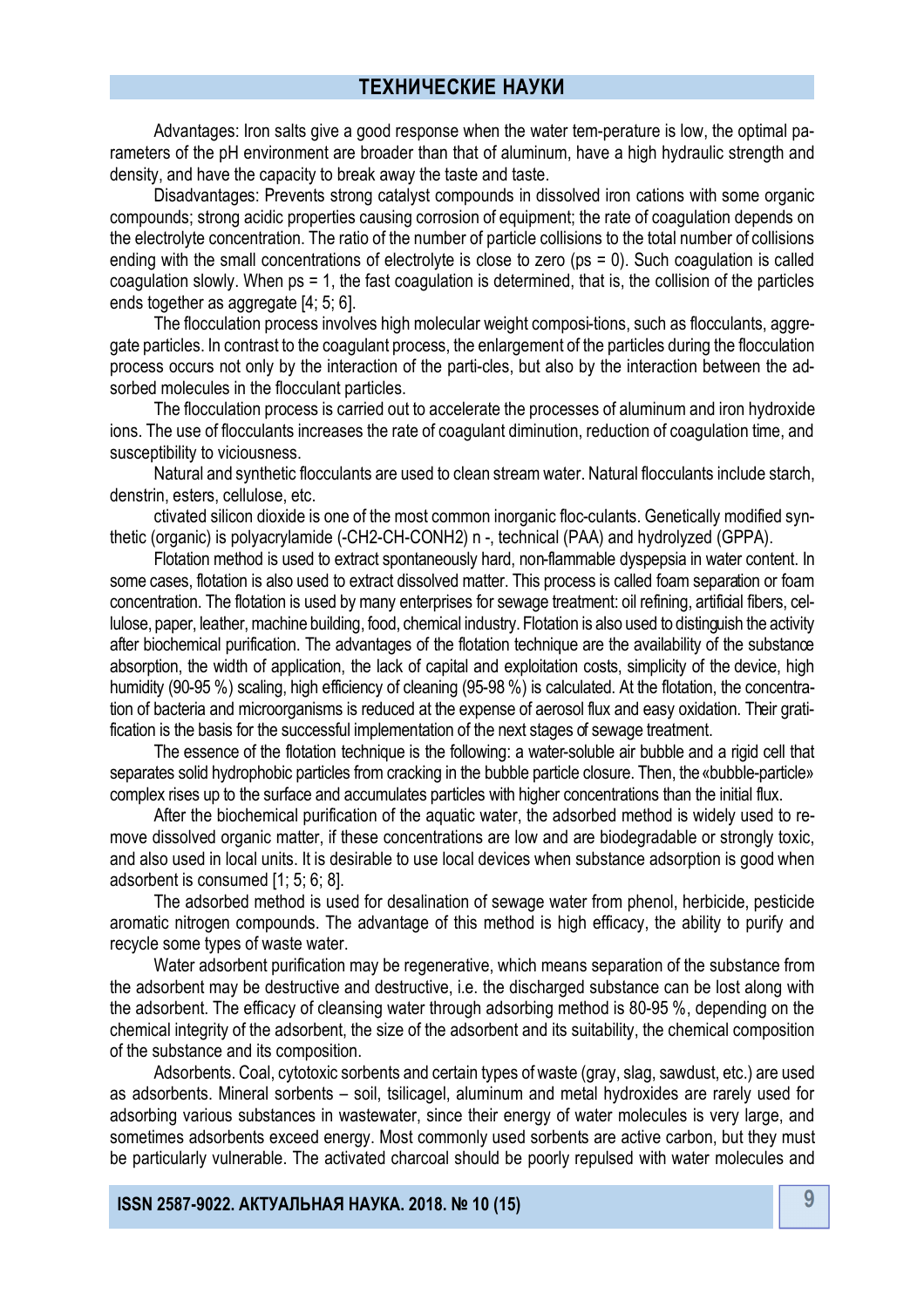must be very pleasant with organic matter, having large holes (holes) (radiation 0.8-5 nm) of adsorbent pores, their upper layer (facial) is large and complex for organic molecules need. When in contact with water in a short time it should have high adsorption capacity, high selectivity and low retention time. In the regeneration of coal, the reagent consumption will be insignificant. Coals should be stable, must be quickly immersed in water and have a certain granulometric condition. In the process of purification, fine particle adsorbents (0.25-0.5 mm) and high dispersive coal particles (40 m) are used. Oxidation, condensation, and other reactions need to have low catalytic activity as some organic matter in the breeze is oxidized and smoothed. These processes accelerate catalyst repression. Smudged substances penetrate the adsorbent pores, which prevents the regeneration from going low. Also, they should be cheaper, and the amount of adsorbents should not be reduced after the regeneration, and should return multiple times to the work. For raw coal, raw materials can be used in various combinations of carbon-aggregates such as coal, wood, polymers, food and cellulose wastes and others. The adsorptive strength of the active coal is the result of the development of the part of the surface and cavities.

Electrodialysis of the aqueous stream is based on the disintegration of ionizing substances under the electrostatic force acting on the two sides of the membrane. This process is widely used for saline salinization. Recently, they have been used to treat industrial wastewater.

The process is carried out by electrodializers. The simplest design consists of three cells, each separated by membranes. The solution is poured into the middle chamber and clean water is pumped into the 2 side tubes with the electrodes. Anions pass through an anode spin along with a vapor. Oxygen discharges in the membrane and acids are formed. At the same time, cations pass into the cathodic space. In the cathode hydrogen is separated and the alkaline be-comes hot. The concentration of the salts in the middle cell decreases with the transverse momentum passing down to the zero. The H + and OH-fluids are distributed to the center of diffusion. This process slows the transition of salt ions into the corresponding electrodes.

The following oxidants are used for the treatment of sewage water: gas chlorine, chlorine auxiliary, calcium chloride, sodium and calcium hypochlorite, potassium permanganate, potassium bicromat, hydrogen peroxide, air oxygen, azon, pyrolyzite and others [2; 3; 5].

During the oxidation process, toxic contaminants in the water will become less toxic in the result of chemical reactions and can be separated from the water content. Because the purification of the oxidizer requires a large amount of reagent, this method is used only if it is impossible or inappropriate to purify water from pollu-tants: For example: cyanide cleaning, removal of dissolved aromatic compounds.

The activity of the substance in the oxidative form is determined by its potential magnitude. The fluorine occupies the first place among all known readers in nature, but because of its high coherence, it can not be applied in practice. The potential poidant potential for other substances is: for azon – 2.07, for chlorine – 0.94, for hydrogen peroxide – 0.68, for potassium permanganate - 0.59

Biological Methods: This method is intended to minimize the contamination of water contaminants by biochemical processes in a distinctive condition. This method of treatment of wastewater is carried out in 2 different ways, i.e. natural and artificial.

Biological pools are used to clean stream water in natural condi-tions. In this case, the waste water is pumped into the water reser-voirs at an altitude of 0.5 to 1 meter. In the basin, processes such as selfcleaning of water take place. The biological clearance process takes place at a temperature below 6 degrees Celsius. The pools are composed of serial numbers 4-5 and placed in the order that follows from the first to the second one, and then to the third, etc., of the treated water.

Artificial clearance of aqueducts is carried out by biofilters or separateness voters. The biofilm is a device that understands the biological treatment of wastewater by passing through large particle filters.

The biofiltrous grain material is covered by aerobic microorganisms with biological stains. Biological treatment of biofilters in aquatic biosystems is similar to biological purification in irrigated areas or filtration fields, but biodiversity is accelerated in this way [2; 5; 7].

Aerotenders are a steel concrete container, which flows through an active project, which is exposed to aeration. An active project is gray-colored pagada-pagas particles. It consists primarily of bacterial cells.